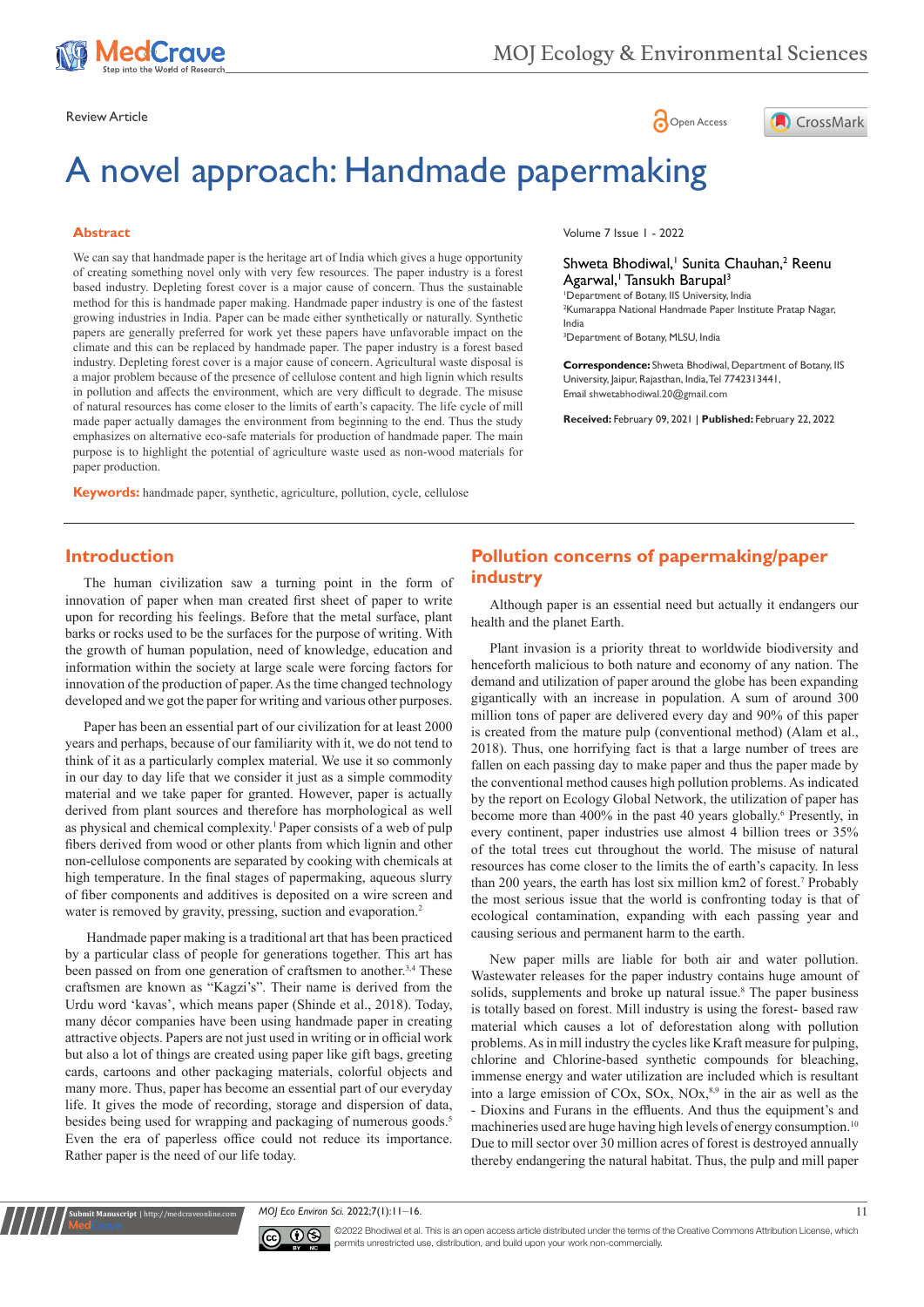industry is a big contributor to the problem of deforestation and is partly to blame for the endangerment of some species that live in the forest areas. The life cycle of paper actually damages the environment from beginning to the end. It starts off with a tree being cut down and ends its life by being burnt as emitting carbon dioxide and other harmful chemicals in the atmosphere or in the compost pills. Mill paper also requires a lot of water for the production of paper and the effluents also lead to the water pollution problems. 40% of the world's commercially cut timber is used for the production of paper in mill sector.<sup>11</sup>

### **Environmental concern**

Paper can be made either synthetically or naturally. Synthetic papers are generally preferred for work yet these papers have unfavorable impact on the climate and worldwide this industry is the largest consumer of energy and accounts for 4% of the entire world's energy use. Handmade paper industry is one of the fastest growing industries in India. Globally the paper industry requires substantial quantities of water to produce a ton of product than any other industry.12,13 The quantity of water consumed per ton of paper is 250 cubic meters for mill paper while 150 cubic meters for handmade paper.<sup>14</sup> The waste water of the paper industry contains high level of Chemical Oxygen Demand (COD), Biological Oxygen Demand (BOD), chlorinated compounds, fatty acids, tannins, resin acid, sulphur and sulphur compound, lignins, chlorinated phenols, guaiacols, catechols, furans, dioxins, aliphatic hydrocarbons etc. Many of these pollutants are known to be toxic, mutagenic, persistent, and bio-accumulating,<sup>15</sup> so this can be replaced by handmade paper. It tends to be a shelter in the event that we can complement the pulping process with non-woody plant species, which are of less commercial significance. Thus, mill sector makes the adverse effect on environment. So we need to find the alternate method for production of paper and that is handmade paper.

# **Alternate way of paper production: sustainable development**

Now, we get to know that mill sector makes the adverse effect on environment. So we need to find the alternate method for production of paper and that is handmade paper which is completely pollution free and is eco-friendly.16 Handmade paper products conserve the natural resources as it is actually tree free in nature and uses very little of machinery, equipment, chemicals. Handmade paper is nothing but a sheet of paper produced by hand. The process of handmade papermaking contributes to the sustainable development to a larger extent as it also generates lot of employment opportunity for the poor, rural people.

#### **History of handmade paper**

The handmade paper industry refers to an ancient craft of India. It is asserted that paper was created in 105 A.D. by Tsai-Lun in Lei-Yang region of China.<sup>17</sup> Handmade paper producing method arrived at Tibet at around 650 AD, and from that point it was introduced to India (645AD).18 Ongoing explorers have the abundant proof to show that the paper was being made India as back as 250 B.C. But unfortunately this paper was not acknowledged then by the Indian culture since it was not treated as holy/pious for composing religious books. In this nation the information on papermaking initiated in the 11th century after the invasion of Mahmoud Gaznavi. The Indian Handmade paper industry was most successful and powerful during the Mughal period. Later during the British Rule, this flourished craft received a death blow because of the import of Mill made paper. After independence, the program for revival of this industry was taken by Khadi and V.I Commission (KVIC), who were still pursuing this craft facing abject poverty. Individuals, organizations, and governments have to come together and join hands to safeguard human health along with the natural environment: air, water, and land. This industry has made a steady progress because of the support of the Government in past four decades. Research shows that the creation cycle of paper from nonwood fiber is essentially more affordable as compare to wood fiber. As given on estimate, there are in excess of 500 handmade paper units dispersed over India creating 50,000 huge loads of high quality papers and sheets. The high quality paper industry in the past for the creation of hand tailored paper industry has reached to a turnover of Rs 250,000 million (Saurabh S. Mahatme et al., 2019). The handmade paper industry is yet one of the potential art and craft small scale industry in India and also gives employment to nearly 37,000 people for the approximately 3000 production units.<sup>19</sup> The handmade paper industry are now present throughout the country with concentration most in the Kalapi (Jhansi, Uttar Pradesh), Sanganer (Rajasthan), Kurukshetra (Haryana), Pune (Maharastra), Mahaboobna-gar (AndhraPradesh) and some are in West Bengal (KVIC, India).20 Kalpi (Jhansi, Uttar Pradesh, India) and San-ganer village near (Jaipur, Rajasthan, India) are considered as the biggest high quality paper creating centers in the world.

#### **Raw materials used for the handmade paper**

Cellulose is the base material for the development of paper as higher length to width proportion, cohesiveness, flexibility, elasticity, water absorbency, and resistance to tearing, are a portion of the properties which are attractive in a paper. Different sorts of cellulosic strands can be utilized in paper development. Their origin can be straight forwardly from plants or cellulosic waste materials. The mixing or blending of plant fibres and waste materials was a more practiced choice as because by using the combination of various fiber types and fiber sizes, various helpful properties could be accomplished. For example, long-staple fibres give anti-cracking properties and strength to the paper when used along with the short length fibres. It also reduces the cost of paper.21 Proof of one of the oldest Chinese paper introduced by Cai Lun was comprised of used clothes, old rope, fishing nets, hemp, and flax.<sup>22,23</sup>

In India, Gunny bags produced using jute (Corchorus capsularis or Corchorus olitorius), nets and rope produced using Sun hemp (Crotolaria Juncea)were majorly used as raw materials.24 It has been observed that earliest papermakers mostly used rags as a fibre source. Papers produced using cellulosic waste materials were considered as inappropriate for religious as well as ceremonial art work<sup>3,25</sup> so later it was considered to use locally available fresh vegetative sources. Jute, hemp, paper mulberry, mulberry, flax, ramie, rat-tan and bamboo etc. fibers were used by the early Chinese paper creators.<sup>26</sup>

Koreans mostly used the fibre strands of hemp, rattan, rice straw mulberry, bamboo, and seaweed to make paper pulp.<sup>27</sup> In Japan, the most used bast fibres for hand-made papermaking were Kozo, Mitsumata and Gampi. In Yaman, to get white fibres the inner bark of Fig tree (Mudakh) was suitable for papermaking.<sup>28</sup> Islamic and Indian handmade paper manufacturers regularly used the Flex, jute, banana and bamboo fibres. European paper creators majorly used the rags for handmade paper making.

In Nepal, high quality paper is produced using the internal bark of Lokta fibres (Daphne bholua and Daphne) and cotton cutting waste with the proportion of 70% and 30 %respectively. Abundantly this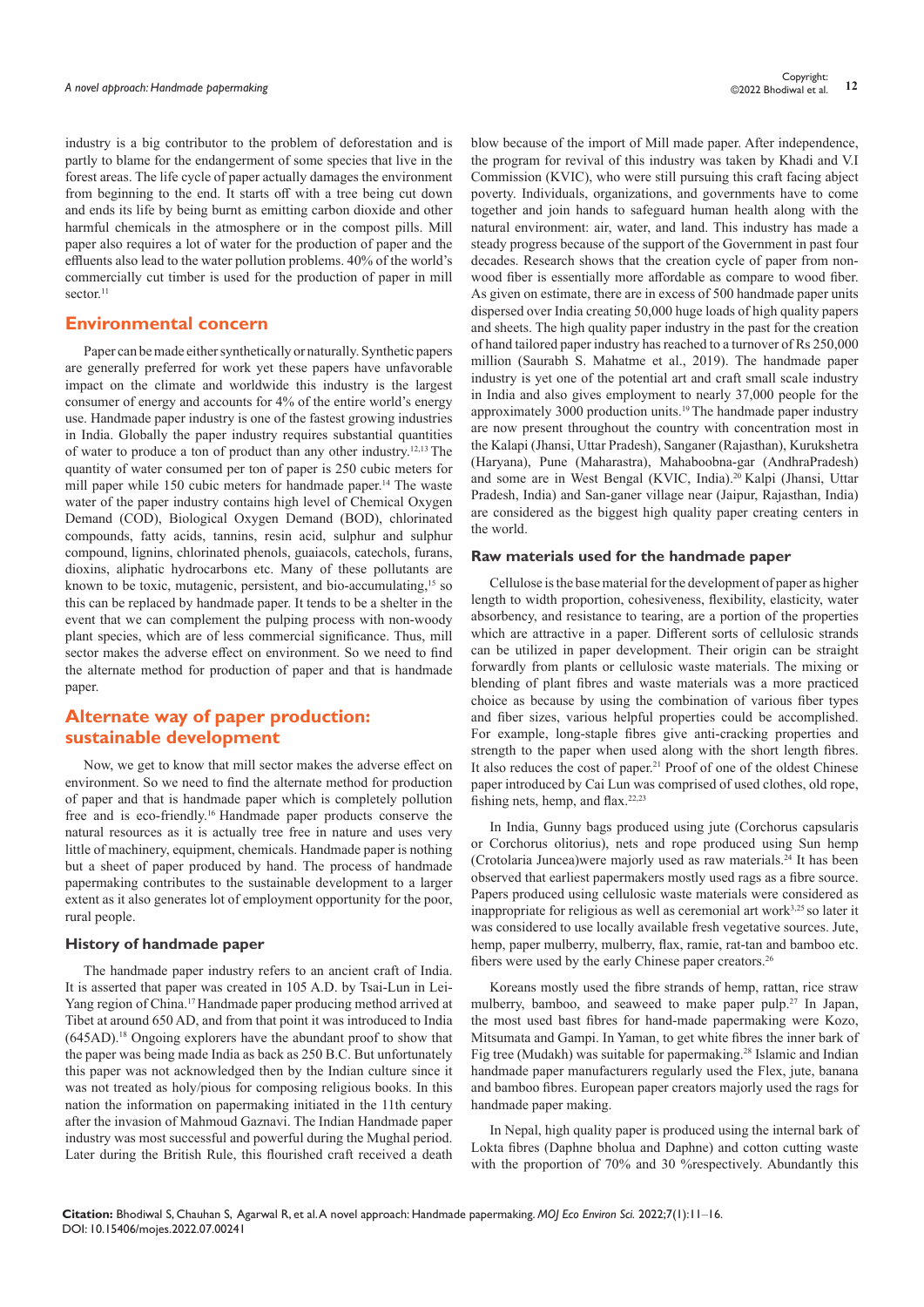fiber grows at Himalayan region and are resistant to mildew and insect.<sup>29</sup>

Many scientists have worked to standardize the formula of handmade paper manufacturing through different plant fibers. Mason,<sup>30</sup> Lorente<sup>31</sup> gave formula for paper making from a wide range of common plants. Kumar, V. & Mahe-swari, R.C.; Turner and Skiold<sup>23,32</sup> gave a detailed description of fibres from seed hairs (cotton, cotton linters), bast fibers (linen/flax, jute, hemp, kozo, gampi, mitsumata, ramie), leaf fibres (esparto, manila, grasses, giant nettle, rice straw, rattan), and wood-derived fibres (made by wasps or by pulping pro-cesses).<sup>3</sup>

Cotton fiber plays an almost insignificant part in paper manufacturing till the eighteenth century, later huge amount of cotton was exported from India to Europe and cotton rags were utilized to make the handmade papers.28 In present time cotton cutting waste created by garment manufacturing units is the most usable crude material for the creation of handmade paper in India. Blends of different materials like dry flowers, pigments, seeds, coloured fibres etc are also used to give useful and aesthetics properties in the paper. During the 18th century Afshani papers from Daulatabad, Maharashtra was world-popular during the 18th century because of its wonderful mixes with gold and silver pieces (Table 1).<sup>24</sup>

## **Table 1** Raw materials used in handmade papermaking

| Sr. No.                  | <b>Raw</b><br>material | <b>Process</b>      | <b>Chemical used</b>      | <b>Conditions</b> | Availability                          | <b>Remarks</b>                                                                                      |
|--------------------------|------------------------|---------------------|---------------------------|-------------------|---------------------------------------|-----------------------------------------------------------------------------------------------------|
| $\overline{\phantom{a}}$ | Rag                    | Cooking             | 3-4% NaOH,                | 6-8 hrs.          |                                       |                                                                                                     |
|                          |                        |                     | 6-8% Na2CO3               | 130-1400C         |                                       | Soda silicate can be used up to 40%,<br>when NaOH is being used                                     |
|                          |                        |                     | or $15\%$ Ca(OH)2         | Bath ratio-1:3    | White and new<br>rags, old whites,    |                                                                                                     |
|                          |                        |                     |                           | $2-2.5$ hrs       | threads and color<br>rags from cotton |                                                                                                     |
|                          |                        | <b>Bleaching</b>    | Hypochlorite+ lime        |                   | textile industry,<br>tailors, denim   | 80% brightness can be achieved<br>Ledger paper, Filter paper, Drawing<br>paper, Bible or Skin Paper |
|                          |                        |                     | or                        |                   | fabric industry and<br>hosiery market |                                                                                                     |
|                          |                        |                     | H2O2+Na2CO3               |                   |                                       |                                                                                                     |
|                          |                        |                     | $+Na2SiO3$                |                   |                                       |                                                                                                     |
| $\overline{2}$           | lute and<br>Kenaf      | Pressure<br>Cooking | NaOH+Na2SO3 as            | 4 hrs.            | West Bengal,                          | Have high strength but very low<br>brightness.                                                      |
|                          |                        |                     | 14% Na2O                  | 160-1650C         | Bihar, Assam                          | Shopping bags, cover, tags, folders<br>etc.                                                         |
|                          |                        | Open<br>Cooking     | NaOH+Na2SO3 as<br>high as | 8-10 hrs.         |                                       |                                                                                                     |
|                          |                        |                     | 20% Na2O                  |                   |                                       |                                                                                                     |
| 3                        | Waste paper            | Soaking             | Mild dose of NaOH         | 12 hrs.           | Pulp substitutes<br>and high          | Admix with other high strength<br>pulps                                                             |
|                          |                        |                     | and deinking              |                   | grade deinking<br>waste               |                                                                                                     |
|                          |                        |                     | chemicals                 |                   |                                       |                                                                                                     |
| 4                        | Banana                 | Soaking             | Water                     | 20 hrs.           | Maharashtra, Kerala<br>and            |                                                                                                     |
|                          |                        | Pressure<br>cooking | 8% NaOH                   | 2hrs., 1350C      | Andhra Pradesh                        |                                                                                                     |
|                          |                        |                     |                           | Bath ratio-1:6    |                                       | Extremely thin transparent like                                                                     |
|                          |                        | <b>Bleaching</b>    | O2 diglinification+       |                   |                                       | papers, good quality strong tissues<br>and decorative papers. Banana pulp                           |
|                          |                        | Open                | hypochlorite<br>bleaching |                   |                                       | is superior to Rag pulp                                                                             |
|                          |                        | cooking             | .05% EDTA+8%              | 4hrs.             |                                       |                                                                                                     |
|                          |                        |                     | NaOH+2% H2O2              | Bath ratio-1:6    |                                       |                                                                                                     |
| 5                        | Sun Hemp               | Pressure<br>Cooking | NaOH+Na2SO3               |                   | Uttar Pradesh                         | Used in tissue and cigarette tissue<br>paper                                                        |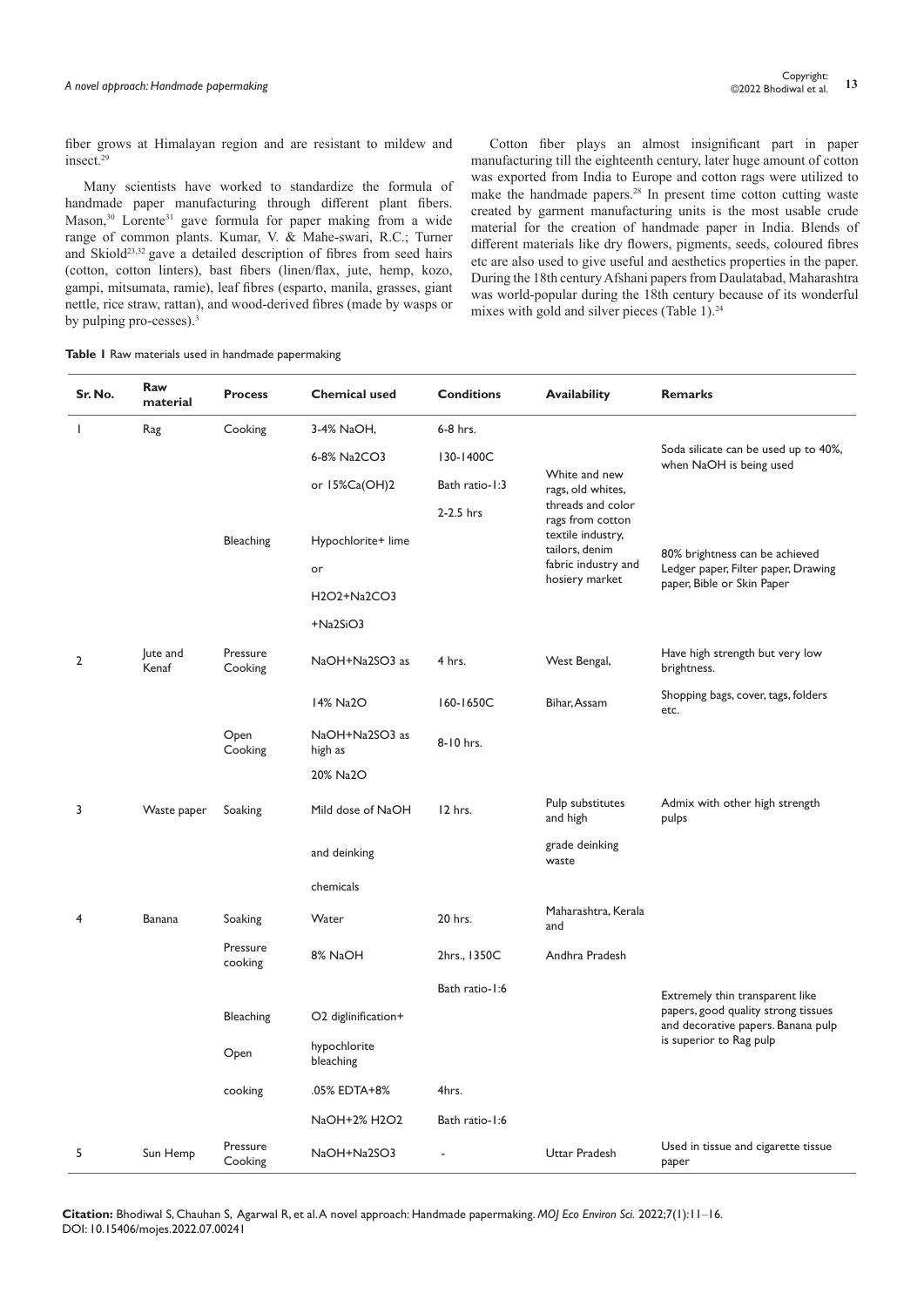| Sr. No. | Raw<br>material   | <b>Process</b>      | <b>Chemical used</b>           | <b>Conditions</b> | <b>Availability</b>                                              | <b>Remarks</b>                             |
|---------|-------------------|---------------------|--------------------------------|-------------------|------------------------------------------------------------------|--------------------------------------------|
| 6       | Common<br>Hemp    | Pressure<br>Cooking | 20% NaOH                       | 4hrs.             |                                                                  |                                            |
|         |                   |                     |                                | 1450C             | Herbaceous and<br>dioecious plant                                |                                            |
|         |                   |                     |                                | Bath ratio-1:5    | Produced in India<br>for narcotic as well<br>as medicinal values |                                            |
|         |                   | <b>Bleaching</b>    | Hypo, chlorination<br>and then |                   |                                                                  | 80% ISO brightness                         |
|         |                   |                     | Hypo                           |                   |                                                                  |                                            |
| 7       | Ankhada           | Soaking             | 15% Na2CO3                     | 70 hrs., 400C     | Gujrat, Punjab,                                                  | 94% yield and 49% ISO brightness           |
|         | (Calotropis)      |                     |                                |                   | Bihar and Rajasthan                                              |                                            |
|         |                   |                     | 30% Na2CO3                     | 139 hrs., 400C    |                                                                  | 94% yield and 55% ISO brightness           |
|         |                   |                     |                                |                   |                                                                  | 75% ISO brightness so it is possible<br>to |
|         |                   |                     |                                |                   |                                                                  | produce TCF pulp                           |
|         |                   | <b>Bleaching</b>    | I%hypo                         |                   |                                                                  |                                            |
| 8       | Cotton<br>linters | Pressure<br>Cooking | 6-8% NaOH                      | 2-4 hrs.          | Cotton mills                                                     | Very high tear strength                    |
|         |                   |                     |                                | Bath ratio-1:3    |                                                                  |                                            |

**Source:** Kumar V, Maheswari RC. Handmade papermaking in India: a sustainable production system<sup>32</sup>

# **Paper components and their composition (Source-Shinde et al., 2018)**

- 1) Cellulose- 85-90%
- 2) Sizing agents-1-2%
- 3) Filler-1-2%
- 4) Colour-1-2%.

#### **Advantages of handmade paper industry**

Handmade paper comes under the socially responsible products because it is tree-free, cleanly produced, eco-friendly product. This is because the handmade paper making industry neither includes the woody or forest based raw materials nor it uses the toxic or harmful chemicals. Advantages of handmade paper making can be understood in following different points:

#### **a) The people-friendly industry**

Handmade paper industry requires low venture and capital expense with limited apparatus. Customary handmade paper industry requires approx. Rs 3 -3.5 lakh as initial investment. The industry needs just semiskilled or talented labour.<sup>20</sup>

#### **b) More strength**

In comparison to machine-made paper, hand-made paper has more tearing strength, bursting as well as tensile strength. Twofold crease strength is additionally higher because the fibres of handmade paper can be shaken in all the four directions whereas those of machinemade paper can be shaken only side to side.<sup>32</sup>

#### **c) Creativity exploration**

Strategy of handmade paper manufacturing is an outstanding medium of artistic expression where each and every piece of paper is unique and handcrafted. There are various options to explore creativity via making infinite designs and products. At present, a wide variety of handmade papers based on thicknesses and surface embellishments are available.

#### **d) Available for various uses**

There are limitless choices for paper manipulations as like tearing, cutting, burning, scorching, mutilating, stamping, krumping, painting, drawing, packaging, writing, rolling, casting, recycling, upcycling, rolling, casting and weaving, etc. are possible with the help of handmade paper.<sup>33</sup>

#### **e) Eco friendly process**

Handmade paper manufacturing is a eco-friendly and 100% woodfree process, which utilizes different used (textile waste, ropes, gunny bags, etc.) and unused (plant fibres) cellulosic crude materials which are locally available. A survey was done which shows that 1lakh greeting cards produced from handmade papers can save approx 500 trees.34 Cellulosic fibres are independent to make paper but to impart specific desirable properties, mild chemicals as like (lime, soda as caustic soda, oxalates, oxygen, and peroxides) are utilized with the goal to make a simple effluent treatment plant which can treat the effluent, and industry can get zero effluent mill status easily without any problem.32

# **Mill made paper vs handmade paper (Table 2) (Table 3)**

#### **Competitive strengths of handmade papers**

- a. Enormous and developing domestic paper market
- b. Up to date research institute (CPPRI)
- c. Ability in non-wood pulping and applications
- d. Printing industry is well developed.

**Citation:** Bhodiwal S, Chauhan S, Agarwal R, et al. A novel approach: Handmade papermaking. *MOJ Eco Environ Sci.* 2022;7(1):11‒16. DOI: [10.15406/mojes.2022.07.00241](https://doi.org/10.15406/mojes.2022.07.00241)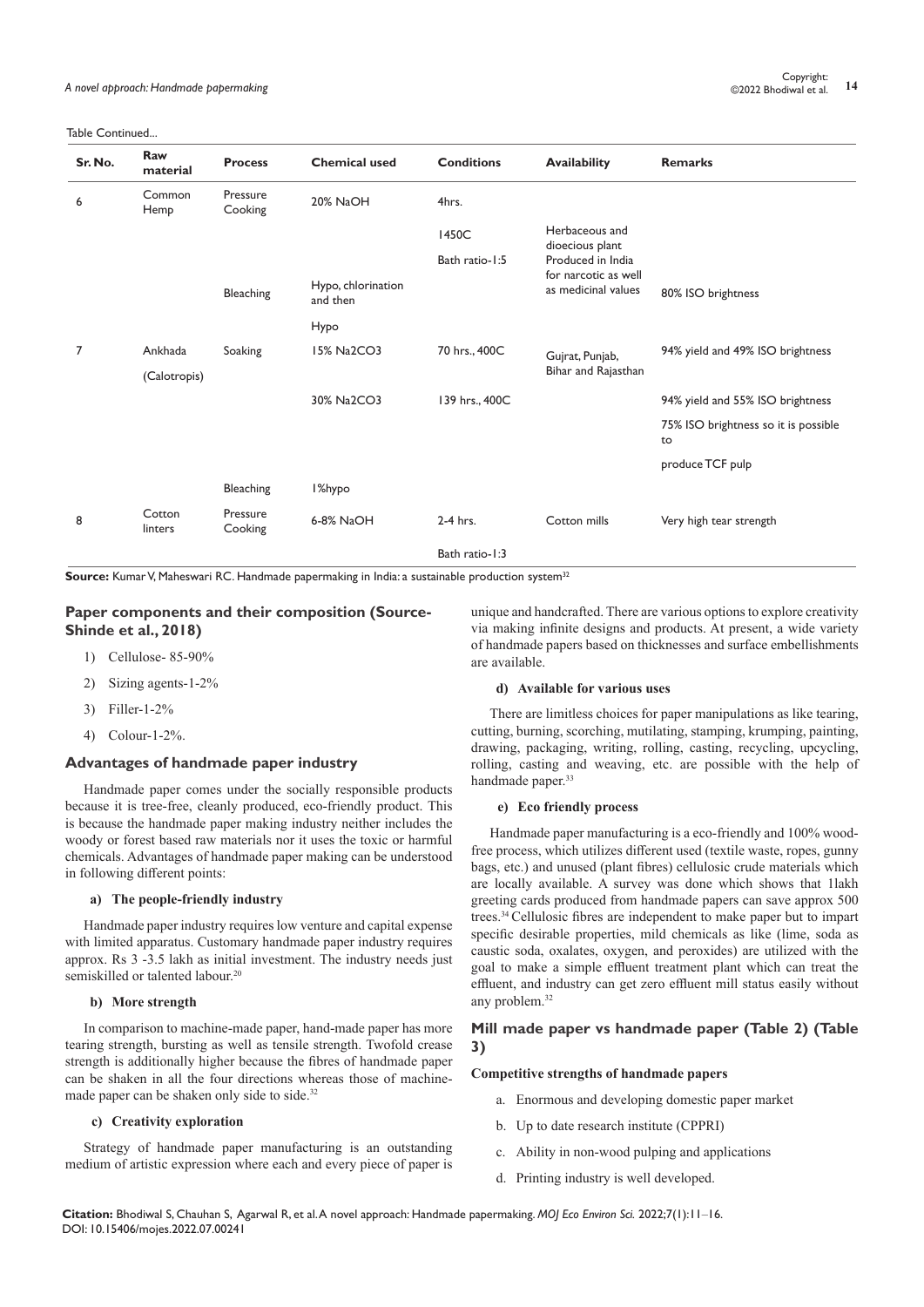| Table 2 Different parameters of handmade and mill made paper making |  |  |
|---------------------------------------------------------------------|--|--|
|---------------------------------------------------------------------|--|--|

| <b>Parameters units</b>             | Handmade paper sector                                                                 | Mill paper sector                                                                                                        |  |
|-------------------------------------|---------------------------------------------------------------------------------------|--------------------------------------------------------------------------------------------------------------------------|--|
| A) Economic Considerations:         |                                                                                       |                                                                                                                          |  |
| I. Quantity                         | Relatively very small                                                                 | <b>High</b>                                                                                                              |  |
| 2. Harvesting of raw material       | Easy(Waste & Residues)                                                                | Difficult to harvest                                                                                                     |  |
| 3. Transportation                   | Low                                                                                   | <b>High</b>                                                                                                              |  |
| 4. Regular Supplies                 | Assured                                                                               | Uncertain/Unsettled                                                                                                      |  |
| 5. Cost for Processing              | Cheap labor, cheap managment, cheap<br>infrastructure                                 | Economics of mass production                                                                                             |  |
| <b>B) Technical Considerations:</b> |                                                                                       |                                                                                                                          |  |
| L.Removal of non-fibrous material   | Simple process                                                                        | Complex process, high tech-process                                                                                       |  |
|                                     | Not important                                                                         | Important at the cost of strength<br>properties & due to drastic chemical<br>action on fibres permanence is also<br>low. |  |
| 2. Color to strength ratio          | HMP is known for natural white color, No<br>chemicals used so permanence is also high |                                                                                                                          |  |
| 3. Yield                            | Low                                                                                   | <b>High</b>                                                                                                              |  |

**Source**: Singh SN, Sunita C. Handmade paper in the context of green, clean and closed loop system. *IPPTA*, 2000;12(4):67–7635

**Table 3** Comparison of handmade and mill made papers

| Sr. No. | Mill made paper                                                                                 | Handmade paper                                                                          |
|---------|-------------------------------------------------------------------------------------------------|-----------------------------------------------------------------------------------------|
|         | In the mill sector for pulping kraft process is used.                                           | For pulping beating/refining method is used.                                            |
| 2       | For bleaching chlorine and Chlorine-based chemicals are used.                                   | No chemicals that harm the health of people are used.                                   |
| 3       | Huge energy and water consumption                                                               | Consumption of energy and water is less.                                                |
|         | In large quantity emission of COx, SOx, NOx in the air, Dioxins<br>and Furans in the effluents. | No chemical emission.                                                                   |
| 4       | The machinery and equipment requirement in the mill-sector<br>are more.                         | The machinery and equipment requirement in the<br>handmade sector are less.             |
|         | Capital cost is high                                                                            | Capital cost is less                                                                    |
| 6       | Strength and durability is weak in comparison to handmade<br>paper.                             | Strength and durability has been so far excellent as<br>compared to the mill-made paper |
|         | Scope for employment to people is less.                                                         | Handrnade paper industry provides more employment to<br>people.                         |

**Source**: Chauhan Sunita. Socially responsible products and services for sustainable Asia and beyond. 2012<sup>10</sup>

#### **Various opportunities in handmade paper industry**

- i. Domestic market potential
- ii. Present day, world scale paper machine would be cost serious in many grades
- iii. Forest plantation potential
- iv. Incorporates of joined wood and agro based papermaking
- v. Government education program expanding interest for printing/composing papers
- vi. Low work costs (eg. cost effective sorting of imported mixed waste)
- vii. Commodity potential.36–40

## **Conclusion**

As the Indian economy is a rural economy so this handmade paper making industry establish a strong industrial base for rural

development. The World is struggling because with time population as well as pollution increases continuously and every person need paper in daily life in different form. Thus, due to paper industries shortage of forest and trees are observed. It is time to look for alternatives to overcome this situation. In this study, "Handmade Method" was adopted to produce paper from alternative raw materials. Handmade paper has the advantage of being 100% wood free which makes it the most eco-friendly form of paper around. It is also 100% recycled. Handmade paper is excellent for writing as well as printing and has great tensile, bursting, tearing, and double-fold strength compared to conventional paper. This study can contribute to the global environment and national economy by producing the eco-friendly handmade papers and various paper products. Thus, handmade paper creates much healthier environment so in this regarding researchers should focus on this field.

# **Acknowledgments**

None.

**Citation:** Bhodiwal S, Chauhan S, Agarwal R, et al. A novel approach: Handmade papermaking. *MOJ Eco Environ Sci.* 2022;7(1):11‒16. DOI: [10.15406/mojes.2022.07.00241](https://doi.org/10.15406/mojes.2022.07.00241)